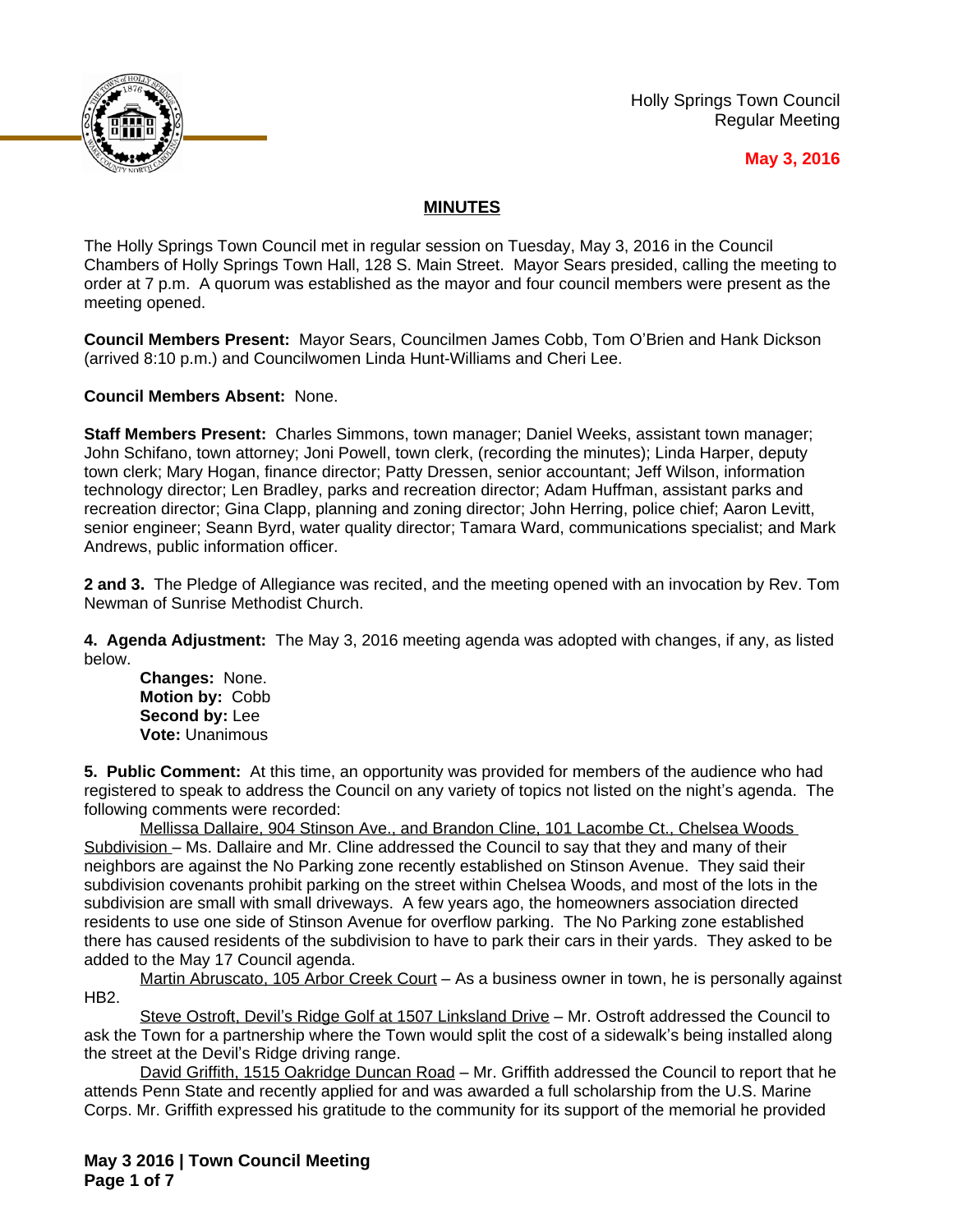as an Eagle Scout candidate in Veterans Park. The memorial is dedicated to all veterans and civilians who died in the nation's fight against terrorism, and especially David's brother, the late Sam Griffith. Sam, an officer in the Marines himself, was killed in Afghanistan.

**6a. National Day of Prayer –** Ms. Powell said that Thursday, May 5, 2016 is the National Day of Prayer. The proclamation enclosed in your packet is a mayoral proclamation declaring May 5 as the National Day of Prayer locally. The NDP is sanctioned by Public Law 100-307 and dates back to the 1775 Continental Congress.

The Town of Holly Springs organization will pause briefly Thursday morning when employees and members of the public of all faiths will join in prayer together. The public is invited, as are members of the Town Council.

The 10- to 15-minute program will start at 10 a.m. and include a short inspirational music video and a moment of prayer at in the Council Chambers.

**Action:** None.

**6b. Kids Appreciation Day –** Mayor Sears said the Kiwanis Club of Holly Springs is planning an event to show the children of this community how much they are loved and appreciated. A "Kids Appreciation Day" celebration is set for 2 to 4:30 p.m. Saturday, May 7 at Sugg Farm at Bass Lake Park.

Mayor Pro Tem Cobb read the mayoral proclamation designating May 7, 2016 as "Kids Appreciation Day" in Holly Springs.

The Terrific Kids program as well as Kids Appreciation Day are projects of the Kiwanis Club of Holly Springs, he said.

KA Day is one of the most anticipated annual family-focused, fun-filled events for Holly Springs' kids, their families, and our schools. It enables our families and our business community to join with our schools to celebrate the end of the school year.

It is presented by the Town of Holly Springs Parks and Recreation and the Kiwanis Club of Holly Springs—a civic club that is dedicated to serving the children of Holly Springs. Kiwanians are part of a worldwide civic organization that make "Young Children: Priority One." Each year attendees enjoy a community festival and the Kiwanians highlight students and teachers chosen by their schools as "Terrific Kids" and "Terrific Teachers."

**Action:** None.

**7a. FY 2016-17 Budget –** Chuck Simmons presented his recommended FY 2016-17 Town budget for the Council's review. The manager's budget message below provides the Council with the major highlights of the budget proposal.

Both the General Fund and Utility Funds are balanced based on projected revenues for the coming year and a tax rate that is the same as last year at \$0.4325 per \$100 valuation.

Mr. Simmons' budget message is as follows:

# **Fiscal Year 2016-2017 Budget Message**

Holly Springs continues to be a great place to live as the Town maintains positive growth that enhances the Town's ability to improve services provided to citizens and to invest in the Town's future through transportation projects, water and sewer infrastructure, public safety and parks and recreation facilities.

To ensure that the Town's growth is managed in a sensible, strategic and sustainable way, the management team and staff constantly evaluate development to ensure that there exists a healthy balance of necessary and innovative growth, accompanied by adequate protection of quality of life and Town character. As Holly Springs continues to develop, a clear vision is maintained with this balance in mind.

This vision should include managed growth that enriches the quality of life objectives of the Town; economic development that is consistent with our community values, in an effort to create quality local employment opportunities and an additional tax base; identification of and efforts to secure various partnerships when public interests are served; investment in the Town's future through careful planning, funding and scheduling of capital projects; beneficial partnerships to provide opportunities and funding for improvements; and innovation in developing the Town's identity and promoting the highest standards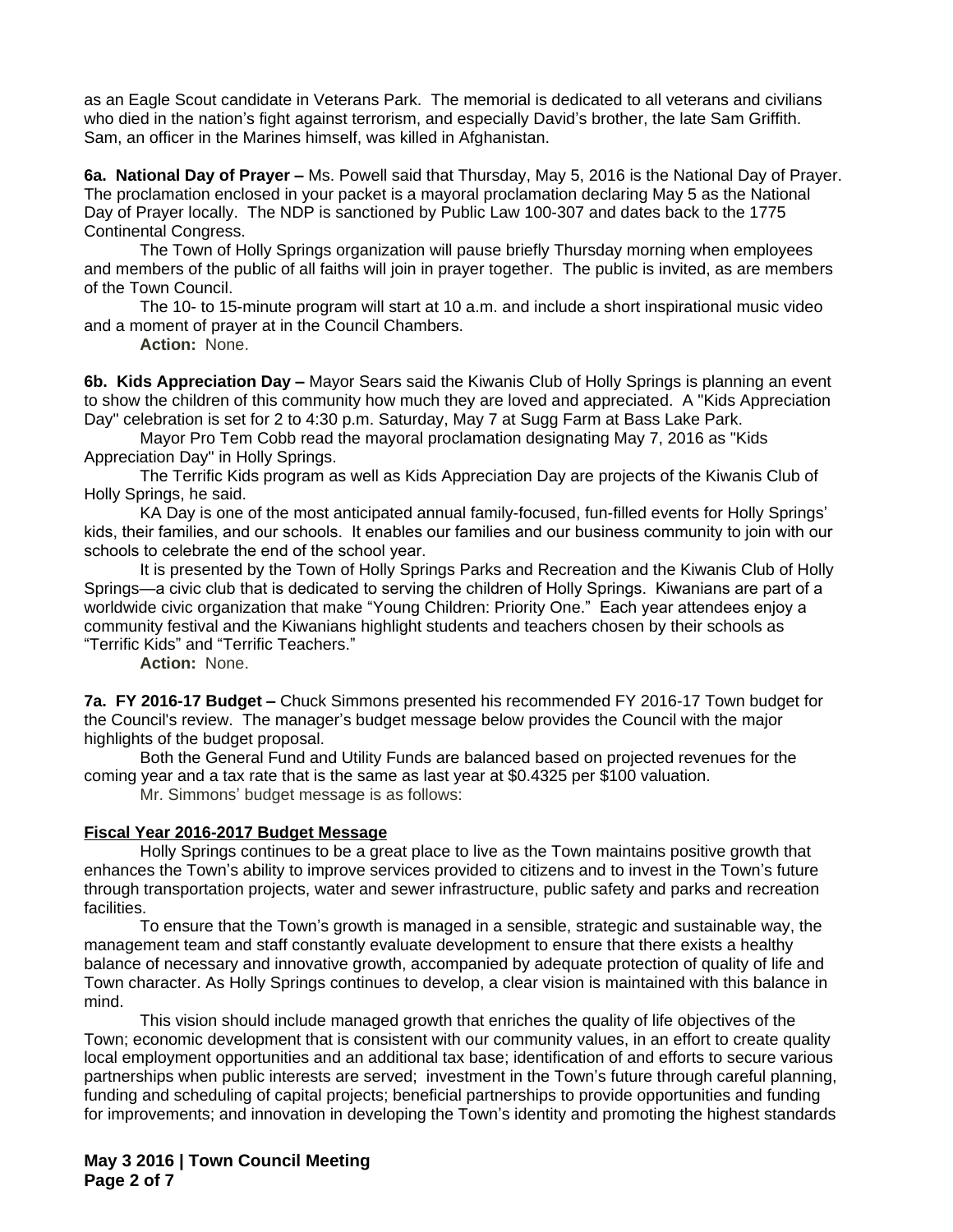for our citizens.

We have identified budgetary priorities in the upcoming fiscal year, in an effort to achieve both the goals of the organization and the service needs of community residents. While our finances have remained consistent over the last year, we still feel it prudent to budget conservatively. We have carefully scrutinized the number of new positions requested; identified areas that we feel can generate an additional revenue stream; and have restricted spending for the remainder of the year as we do every year. This budget has been developed to meet all the various needs of both our organization and our community, but one which I feel will provide us flexibility in the future.

The proposed budget is designed to keep the Town on a course to meet these objectives during the next year. Highlights of FY 2016-2017 budget are as follows:

# **Revenues – General Fund**

- A. Ad Valorem Taxes: Figures are based on a 99% collection rate with an approximate tax base of \$**4,151,095,000** (as provided by the Wake County Tax Department), lowering the new tax rate to \$**0.4325** per \$100 valuation. It should be noted that the proposed tax rate has been determined to be revenue neutral, as defined by the North Carolina General Statutes and the Wake County Tax Assessor's office.
- B. State Revenues: The state-shared revenues are estimated based primarily on previous years' collections. As you may recall, during the 2015 session of the General Assembly changes were ultimately made to the sales tax distribution formula which impacted the amount received by the Town. The legislature this year is now in short session and it does not appear that more changes to the sales tax allocation formula will be made. Nevertheless, the staff will continue to monitor the state's progress on the revenue impact for the Town.
- C. Solid Waste Fees: There is a recommended 2% increase in monthly garbage collection fees and recycling fees. This fee increase reflects an annual fee adjustment charged by Waste Industries. There is no recommended change in yard waste fees. The monthly fee will now be \$9.69 (presently \$9.50) for garbage collection, \$4.34 for recycling (currently \$4.25) and \$2.00 for yard waste removal.
- D. Fund Balance: We have not appropriated any funds from Fund Balance, for the purpose of balancing the Town operating budget.
- E. Other Source Financing: Additional financing is being proposed within the General Fund, for the replacement of an aging fire engine.

# **Revenues – Utility Fund**

- A. Water & Sewer Rates: There is a suggested increase to the water and sewer monthly access fees totaling \$2 in the proposed FY 2016-2017 budget. There is no proposed change in the actual utility user rates. This proposed fee increase is needed to reduce the Town's reliance on water/sewer fund reserves to ultimately balance the utility fund.
- B. Fund Balance: We have not appropriated any funds from Fund Balance.
- C. Other Source Financing: No additional financing is being proposed within the Utility Fund.

### **Revenues – Stormwater Fund**

A. Stormwater Rates: There is no increase in proposed monthly stormwater fees in the FY 2016-2017 budget.

# **Revenues – Fiber Optic Telecommunications Fund**

A. The Fiber Optic Telecommunications Fund (FOTF) was established in the previous fiscal year,

**May 3 2016 | Town Council Meeting Page 3 of 7**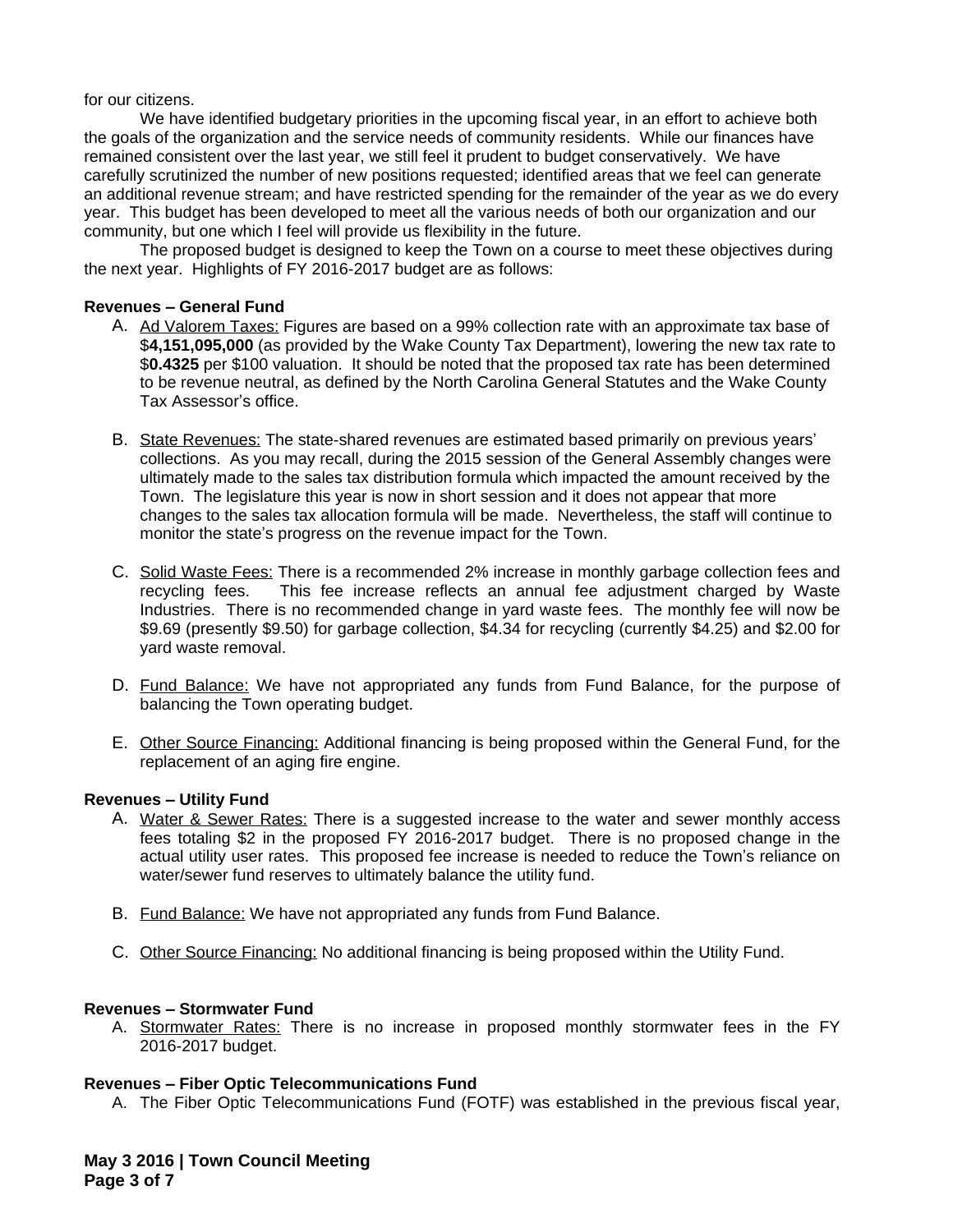following the Town's successful completion of its internet fiber optic network, for the primary purpose of connecting its municipal facilities with high speed broadband service at affordable prices. Since the existing fiber network far exceeds the Town's current broadband needs, opportunities exist for leasing excess strands of fiber which will generate revenues that can be reinvested in the fiber infrastructure and the maintenance that accompanies it.

### **Expenditures – General Fund**

- A. All capital items have been appropriated, and a list has been provided of each department's requests for your review in the Capital Outlay section of this proposed budget.
- B. Eighteen (18) new positions are proposed in the General Fund: Two (2) Public Works Technicians, a Building Code Permit Technician, a Fire Training Coordinator, an Engineering Plan Reviewer and Development Inspector, one IT Technician, three (3) sworn police officers and two (2) tele-communicators, a Facilities Maintenance Specialist, four (4) Parks and Recreation staff members serving various functions and one Zoning Compliance Officer. Four (4) of these new positions represent an upgrade from part time to full time status. A number of these new positions are funded to varying degrees by user fees. More detailed information as it relates to additional positions' pay grades/salaries/benefits can be found in the Salaries & Positions List section of this proposed budget.
- C. This budget includes contributions to nonprofit organizations of \$15,000 to be designated as the Council so desires, a \$10,000 Platinum membership renewal to the Holly Springs Chamber of Commerce and \$20,000 to the Chamber of Commerce for community/governmental programs, totaling \$45,000.
- D. All debt service requirements have been appropriated in this budget to meet our debt obligations. The statement of debt is included for your review.

# **Expenses – Utility Fund**

- A. All capital items have been appropriated and a list of each department's request is provided for your review.
- B. No new staff positions are requested in the Utilities Fund.
- C. All debt service requirements have been obligated in the FY 2016-2017 budget. A statement of debt is included for your review. Over the last nine (9) years, we have been placing funds in reserve to cover the cost of the Harnett County Water Plant Capacity debt, and for that reason we are using \$424,381 for the debt payment

next year. This represents a further reduction of 47% in the amount of reserves designated for this purpose in the previous fiscal year. This was planned when we considered expanding the water capacity, to allow the Town to grow into these debt service costs in the future.

### **Expenses – Stormwater Fund**

A. No significant changes are noted in the Stormwater Fund. Primary expenses within this fund are for salaries and contract services.

### **Expenses – Fiber Optic Telecommunications Fund**

A. Expenses associated with the creation of this fund are primarily for the purpose of capital infrastructure expenses and anticipated maintenance/repair costs for the FY 2016-2017 budget.

### **Other Highlights**

The salary requirement for next year includes a market adjustment for full time employees of 2.0%. Funding is provided in each department for merit/performance pay in the amount of 3% ofsalaries. The salary budget also includes a 5% 401(k) contribution and longevity benefits, as well as a Statemandated Retirement benefit of 7.25% for non-law enforcement personnel and 8% for sworn law

**May 3 2016 | Town Council Meeting Page 4 of 7**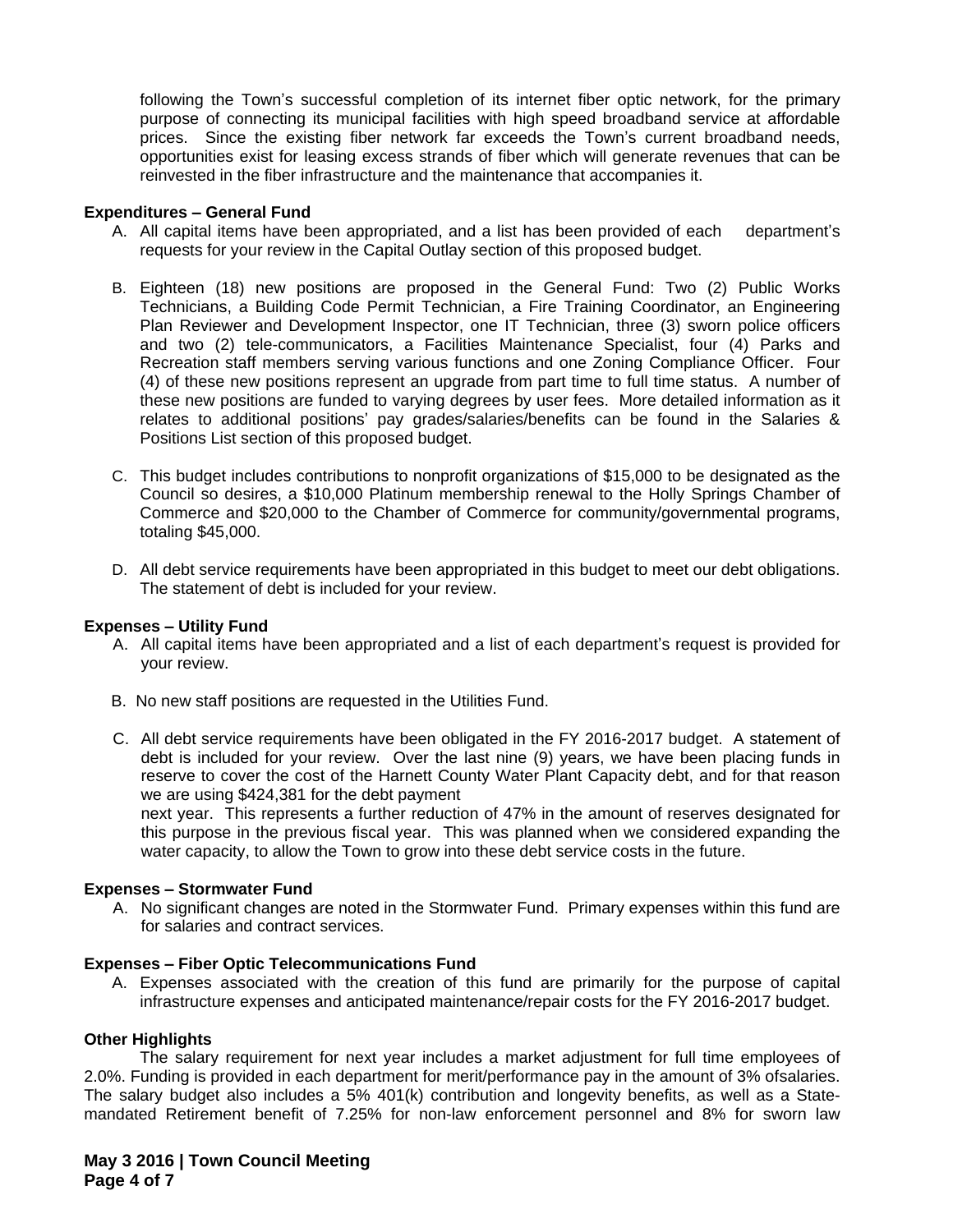enforcement officers.

Employee health insurance has been budgeted with no increase in the rates for next year. This is largely due to lower than usual claims and employee education efforts that are initiated by our Human Resources Department.

With the current economic environment, our goal is to create a budget that will maintain and improve services to citizens while still controlling the costs for these services. I feel the Town of Holly Springs has a solid and conservative budget for next year.

As part of the budget process, it remains very important to have new development absorb additional expenses for infrastructure rather than passing costs on in large measure to existing citizens. As previously mentioned, we have used a portion of water capacity fees in order to maintain the current debt obligations and operations within the utility fund, but with an aging utility infrastructure and rising repair costs that reliance must be reduced. The remaining water and all sewer capacity and acreage fees continue to be removed from the operating budget to go directly into reserve accounts.

The Stormwater Enterprise Fund significantly reduces the Town's reliance on development fees to cover these operating expenses, by removing much of the costs associated with administering this federally unfunded mandate. It is important that the Town gradually reduce its dependence on impact fees and charges for operating expenses, and we will continue to attempt to reduce these charges in future budgets to eliminate potential financial problems within the operating budget.

I have included within your budget the departmental worksheets we used in developing this budget proposal. I hope this will provide you with a better overview of the process and issues discussed during the budget-balancing procedure.

As we proceed into the next several years, we will continue to evaluate projects and personnel needs as they relate to the provision of services. We have several substantial projects which will potentially impact all major funds during this fiscal year; therefore, it will be important to prioritize programming needs with future budgets. We will continue to work with Council, staff, and citizens to establish our goals and objectives as the Town grows to provide the level of services expected.

Town staff has been instrumental in the development of this document, and I feel they have done a good job of controlling costs while providing service levels expected by the Town Council and our citizens. This budget is my best estimate of what we should expect next year, and I feel it represents a fair assessment of our anticipated revenues and expenditures.

This budget reflects my recommendations based on department meetings, an evaluation of existing service needs, and input from Town residents and the Town Council. I would like to say a special thanks to our department heads for their time and effort in the preparation of this document. Without their help, this budget could not have been developed to address both present and future service needs.

The FY 2016-2017 Budget represents a level of funding that will allow the Town to maintain and improve current service levels, while making organizational changes to provide the best possible programs for our citizens. It is important to note that with any budget external forces can affect these projections and it is for that reason that the figures proposed in the FY 2016-2017 Budget are a very conservative forecast of our revenues and expenditures for the next year.

**Action:** The Council approved a motion to set a special meeting of the Town Council for 5 p.m. May 17, 2016 at Holly Springs Town Hall for the purpose of discussing potential adjustments to the proposed FY 2016-17 budget.

**Motion by:** Lee **Second by: O'Brien Vote:** Unanimous

**8. Consent Agenda:** The Council approved a motion to approve all items on the Consent Agenda. The motion carried following a motion by Councilman Cobb, a second by Councilman Lee and a unanimous vote. The following actions were affected:

8a. Minutes - The Council approved the minutes of the Council's regular meeting April 19, 2016.

8b. Resolution 16-11– The Council adopted Resolution 16-11 declaring a dump truck surplus to the needs of the town. *A copy of Resolution 16-11 is attached to these minutes.*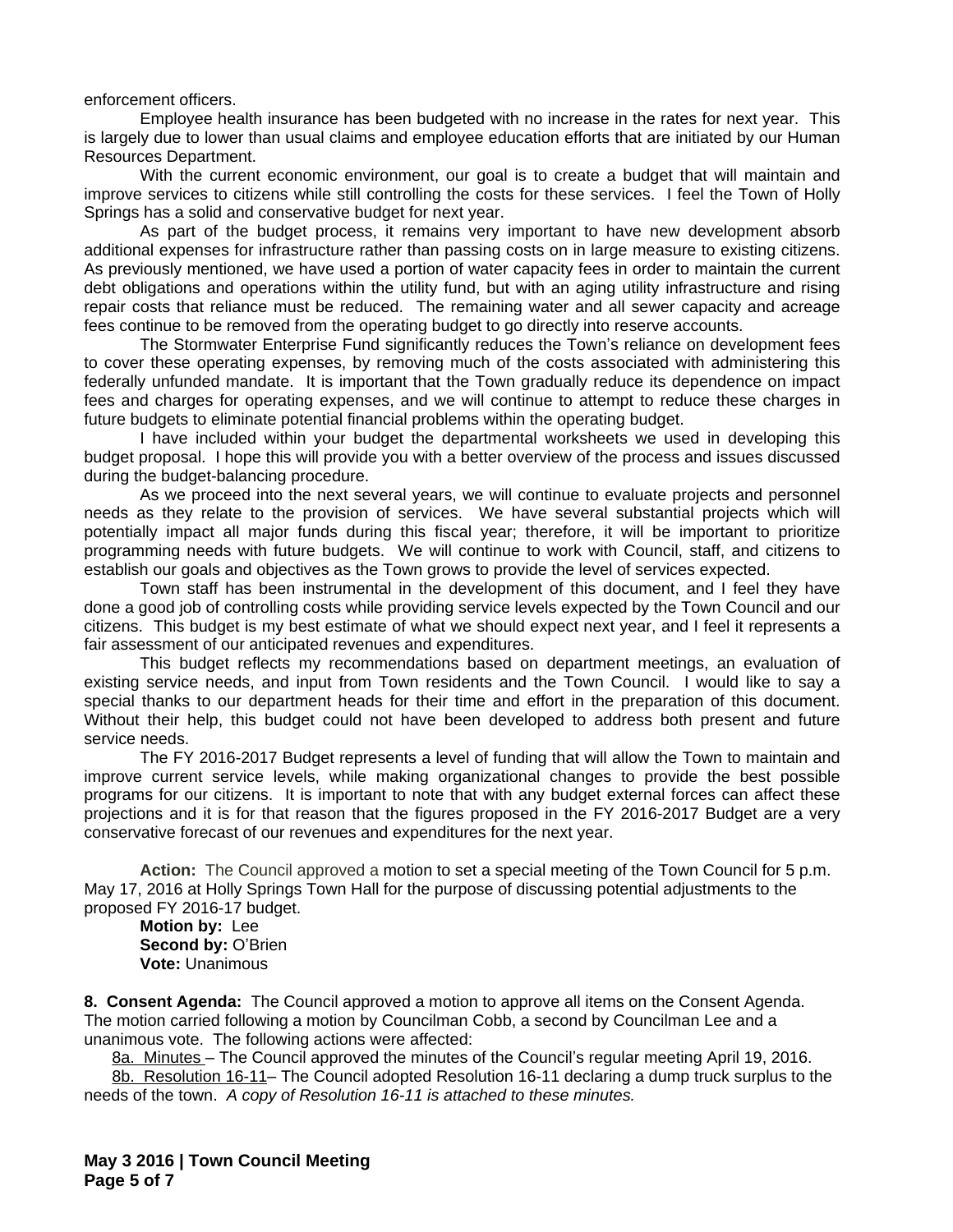8c. Auditor Contract - The Council approved to enter a contract with Petway, Mills and Person for the 2015-16 audit in the amount of \$35,680, which includes financial statement preparation services.

**9a. Road Race Policy** – Chief Herring said a rough draft of the road race policy was presented at the last Council meeting and the Council suggested changes to the draft. Council also requested that a final draft that included these changes, be presented at a regular meeting. Most notably are changes that clarified language and that make a clear distinction between running events that are held at Sugg Farm versus road races/walks held on public streets. Also at the request of Council, changes have been made to the policy to allow for the sale of alcohol at these events, under certain circumstances.

**Action**: The Council approved a motion to adopt a road race policy and road race application. **Motion by**: O'Brien **Second by**: Cobb **Vote:** Unanimous

**10a. Annual Community Agency Assistance Grants –** Councilwoman Williams said the fiscal year began in July 2015 for civic groups to submit applications for funding from this year's grant program. Application packets were distributed in November to all groups who had requested them in 2015.

The Council received eight applications requesting \$17,000 in funding. There is \$15,000 available in that line item.

A Council committee made up of Councilwomen Linda Hunt Williams and Cheri Lee and Councilman Hank Dickson reviewed the applications, requested supporting information from some and deliberated over the applications.

Councilman Dickson prepared an evaluation matrix, and each committee member assigned rankings of the applications based on review criteria in the Council's grant program policy. Committee recommendations total between \$9,000 and \$10,500, so there is room in the budget for adjustments by the Council as a group. Any funds left over in the budget at the end of June would be absorbed into the General Fund and committed to fund balance at the close of the fiscal year (i.e. cannot be rolled over to next year.) Beginning July 1, the line item will be replenished with 5,000 new dollars.

| Agency                             | <b>Amount Requested</b> | <b>Amount Awarded</b> |
|------------------------------------|-------------------------|-----------------------|
| <b>Holly Springs Food Cupboard</b> | \$2,500                 | \$2,500               |
| Interact                           | \$2,500                 | 500<br>\$             |
| Holly Springs Civitan Club         | \$500                   | 500<br>\$             |
| <b>MLK Celebration Committee</b>   | \$500                   | \$<br>500             |
| <b>HS Arts Council</b>             | \$2,500                 | \$2,500               |
| <b>HS Community Band</b>           | \$2,000                 | \$2,000               |
| <b>Triangle Chapter Red Cross</b>  | \$5,000                 | \$<br>0               |
| <b>HSHS PTA</b>                    | \$1,500                 | \$1,500               |

**Action**: The Council approved a motion award FY 2015-16 community agency grants in amounts totaling \$10,000 as follows:

### **Motion by**: Lee **Second by**: Cobb

**Vote:** The motion carried following a 3-1 vote. Councilwoman Lee and Councilmen Cobb and O'Brien voted for the motion. Councilwoman Williams voted nay, citing her support of the Red Cross, which did not receive support of other committee members.

**10b. Discharge Upgrade Project –** Mr. Byrd said that after securing environmental approvals for upgrades (a "FONSI" or "Finding of No Significant Impact") to keep the Utley Creek outfall at its current location, the Town of Holly Springs signed a contract with the engineering firm Davis, Martin, and Powell in May 2015 to design all applicable upgrades needed to discharge under our 6 million gallons per day permit. Once the Town's Water Quality department received a permit modification in November 2015, an application was sent to request Authority to Construct (ATC) from the NC Division of Water